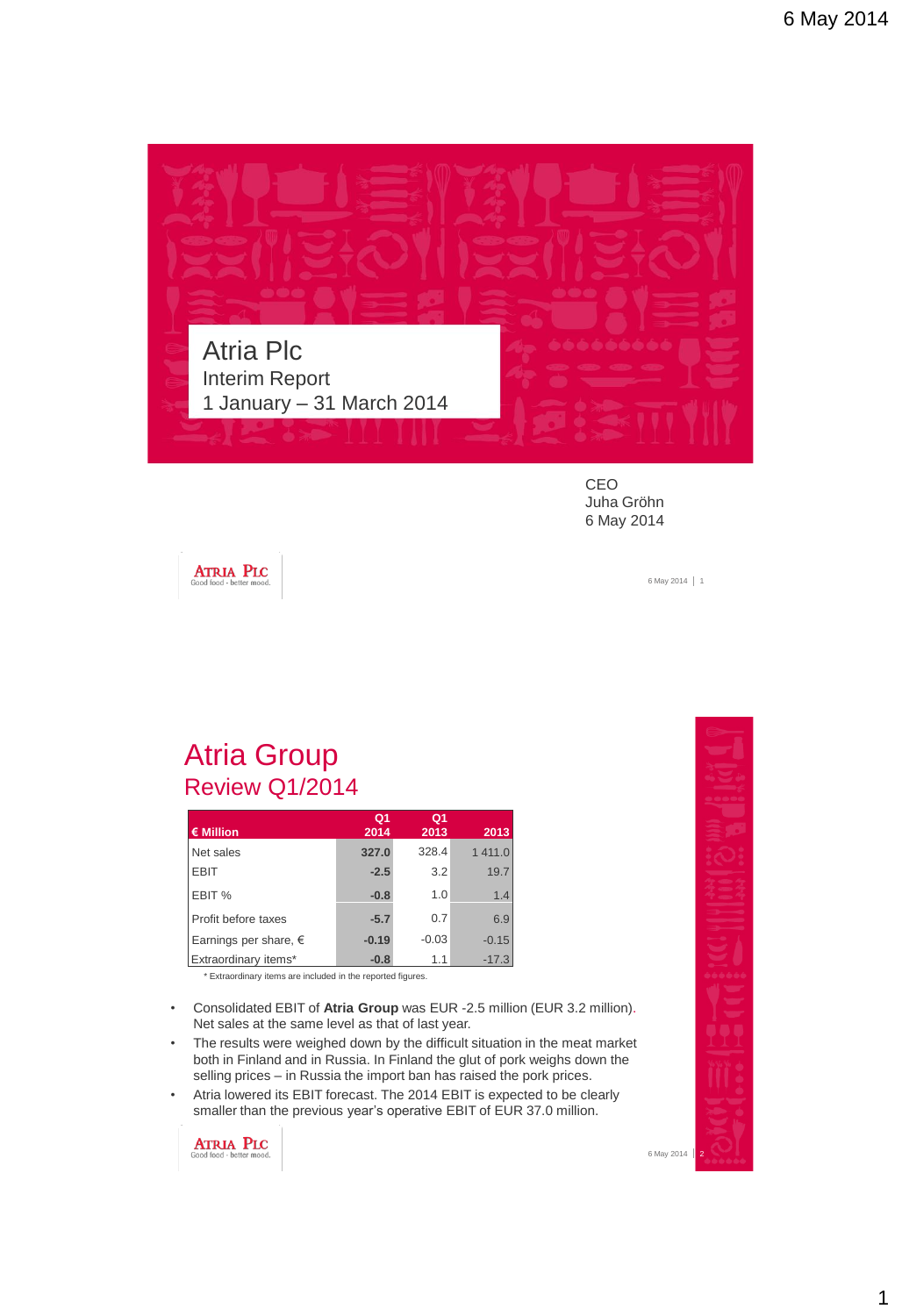#### Atria Finland Review Q1/2014

|                      | Q <sub>1</sub> | Q <sub>1</sub> |       |
|----------------------|----------------|----------------|-------|
| € Million            | 2014           | 2013           | 2013  |
| Net sales            | 216.9          | 205.1          | 886.8 |
| <b>EBIT</b>          | 0.2            | 6.7            | 32.9  |
| EBIT %               | 0.1            | 3.3            | 3.7   |
| Extraordinary items* | $-0.8$         | 1.1            | 1.1   |

\*Extraordinary items are included in the reported figures.

- **Atria Finland's** net sales increased by EUR 11.8 million, resulting from the increase of sales in all customer accounts, as well as from the consolidation of the operations acquired from Saarioinen into Atria as of early February.
- The comparative EBIT was EUR 1.0 million (EUR 5.6 million). The result was weighed down by a decrease in prices due to tougher competition and the glut of pork. Since consumers have less purchasing power, they buy more affordable products, which has resulted in fierce price competition across all customer accounts. Meanwhile, the difficult situation in the meat market has lowered the price of meat raw material compared to the previous year.

Atria Finland

**ATRIA PLC** 

6 May 2014 3





• During the period under review Atria acquired Saarioinen's procurement, slaughtering and cutting operations for beef, pork and chicken. The purchase price was EUR 29.2 million. The acquisition consolidates Atria's position as a processing company of domestic meat and complements Atria's existing operations and product range. As a result of the deal, Atria's net sales are projected to grow by around EUR 70 million per year.

• Atria consolidated its market position across all customer accounts compared to the same period last year. Atria's total market share in retail trade was more than 27 per cent in terms of value.



**ATRIA PLC**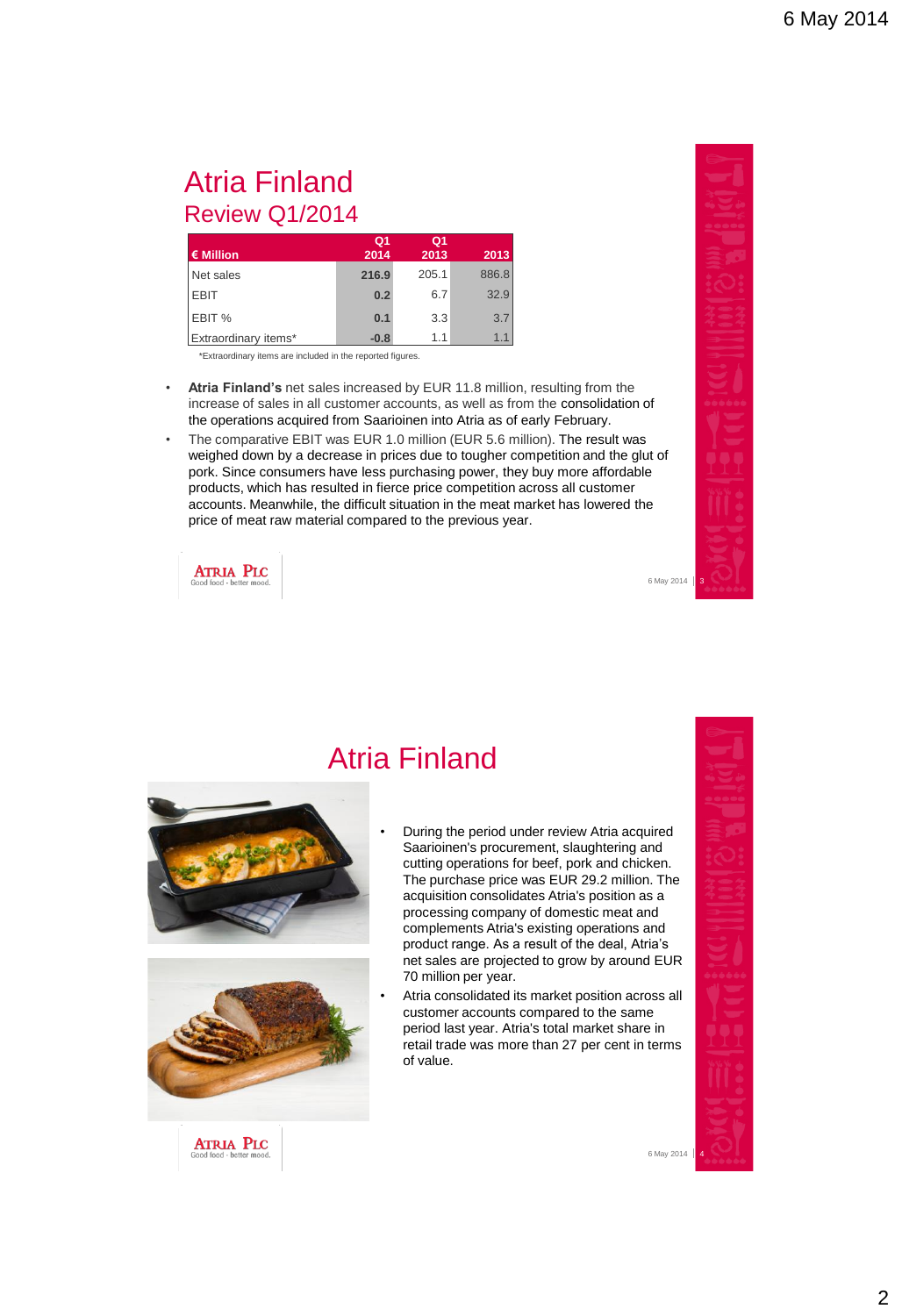#### Atria Scandinavia Review Q1/2014

|                      | Q <sub>1</sub> | Q <sub>1</sub> |        |
|----------------------|----------------|----------------|--------|
| $\epsilon$ Million   | 2014           | 2013           | 2013   |
| Net sales            | 88.4           | 94.2           | 395.0  |
| <b>EBIT</b>          | 0.9            | 0.1            | 12.2   |
| EBIT %               | 1.1            | 0.1            | 3.1    |
| Extraordinary items* | 0.0            | 0.0            | $-1.0$ |

\*Extraordinary items are included in the reported figures.

- **Atria Scandinavia's** net sales amounted to EUR 88.4 million (EUR 94.2 million). Net sales were weighed down by an increase in the market share of more inexpensive private label products in Sweden and the shift of the Easter season to the second quarter.
- EBIT amounted to EUR 0.9 million (EUR 0.1 million). EBIT improved due to the increased efficiency of production, better sales structure and more stable meat raw material prices.

**ATRIA PLC** 



**ATRIA PLC** 

#### Atria Scandinavia

- During the period under review, the market share of the 3-Stjernet cold cuts rose to 15 per cent in the Danish retail market (source: AC Nielsen).
- The Swedish cold cuts market declined by about 5 per cent and the cooking sausages market by some 2 per cent.
- In the Swedish retail sector, the market share of private label products grew.
- Chinese authorities granted the Atria Scandinavia production plant located in Horsens, Denmark a licence to export heat treated meat products to China. The Horsens plant is one of the three meat product plants in the world that has been awarded such a licence.



6 May 2014

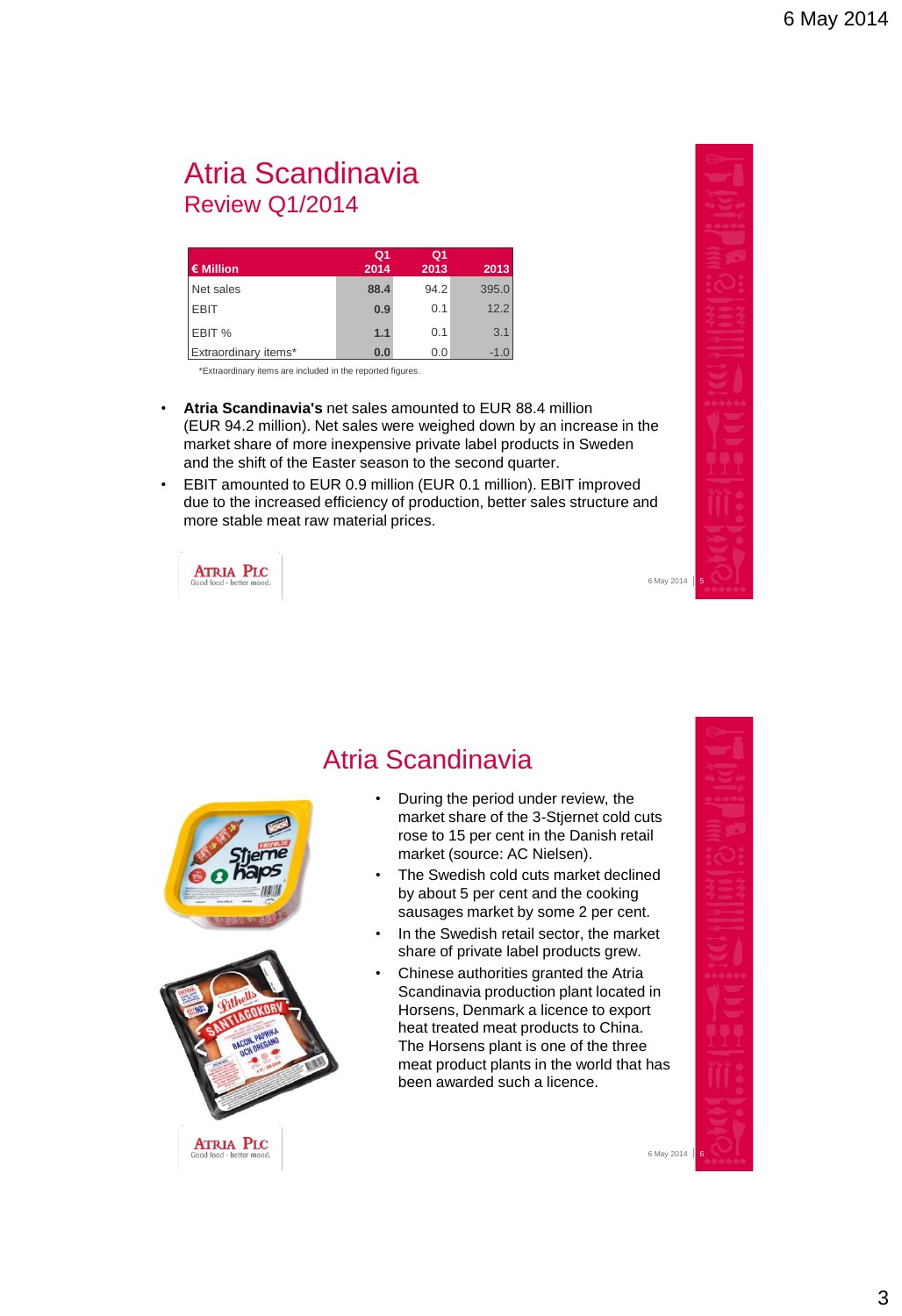#### Atria Russia Review Q1/2014

|                      | Q <sub>1</sub> | Q1      |         |
|----------------------|----------------|---------|---------|
| € Million            | 2014           | 2013    | 2013    |
| Net sales            | 21.3           | 27.4    | 121.5   |
| <b>EBIT</b>          | $-2.2$         | $-3.1$  | $-21.0$ |
| EBIT %               | $-10.2$        | $-11.4$ | $-17.3$ |
| Extraordinary items* | 0.0            | 0.0     | $-17.4$ |

\*Extraordinary items are included in the reported figures.

- **Atria Russia's** net sales for January–March amounted to EUR 21.3 million (EUR 27.4 million). At a comparable exchange rate, net sales fell by 3.3 per cent year-on-year. This decrease in comparable net sales was due to the discontinuation of primary production late last year.
- EBIT was EUR -2.2 million (EUR -3.1 million). EBIT was weighed down by an increase of almost 30 per cent in meat raw material prices during the first quarter.



6 May 2014





#### Atria Russia

- The market situation was difficult during the period under review.
- Russia's import ban on EU pork and the weakening of the rouble have raised the price of meat raw material in Russia by an average of 30 per cent from the beginning of the year.
- Because of the tight market situation, Atria Russia has not been able to pass on the rapidly increased raw material costs in full to sales prices.



6 May 2014

**ATRIA PLC**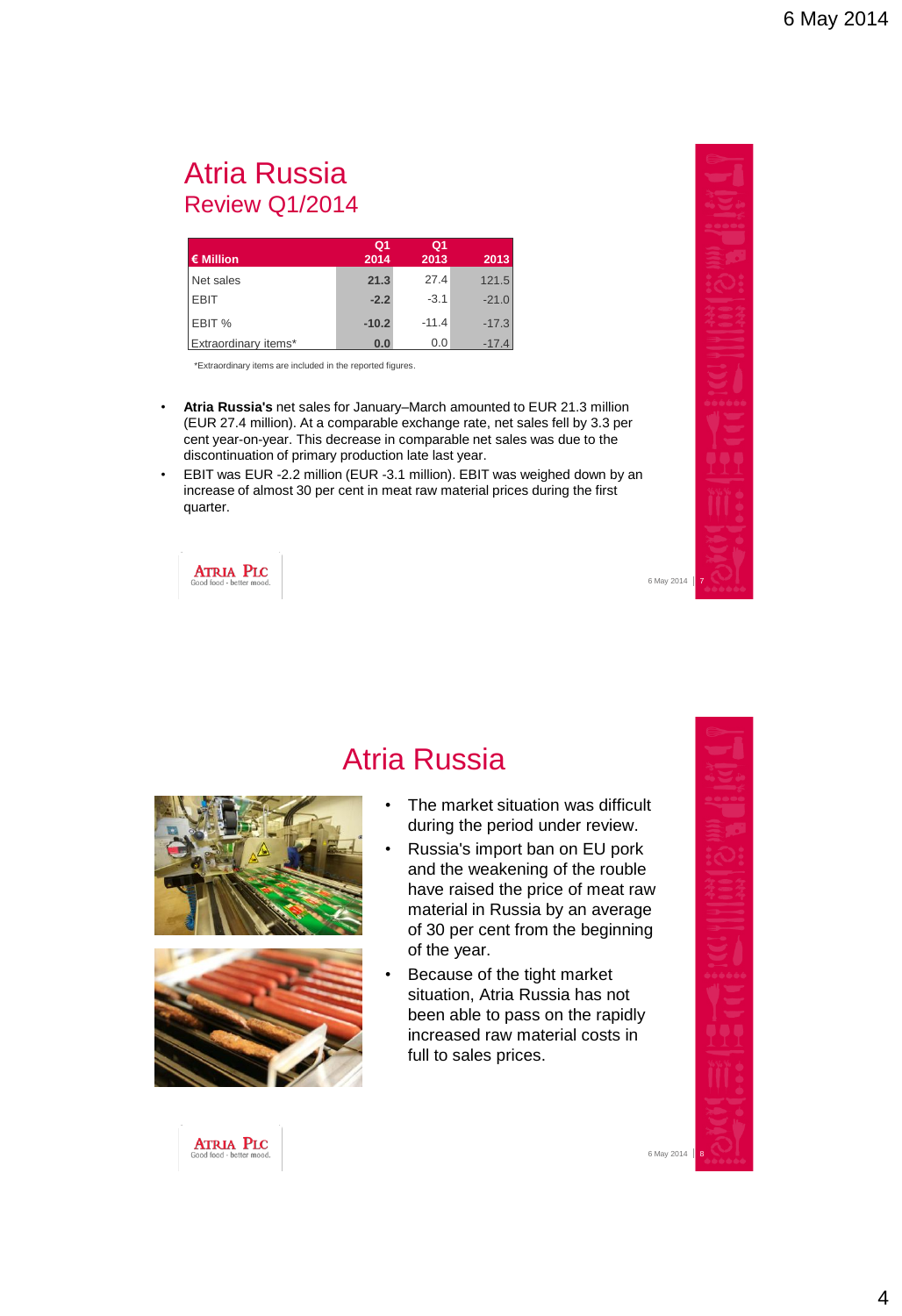#### Atria Baltic Review Q1/2014

|                      | Q <sub>1</sub> | Q1     |      |
|----------------------|----------------|--------|------|
| € Million            | 2014           | 2013   | 2013 |
| Net sales            | 7.4            | 7.2    | 32.9 |
| <b>EBIT</b>          | $-0.2$         | $-0.4$ | 0.1  |
| EBIT %               | $-2.8$         | $-4.9$ | 0.2  |
| Extraordinary items* | 0.0            | 0.0    | 0.0  |

\*Extraordinary items are included in the reported figures.

- **Atria Baltic's** net sales for January–March totalled EUR 7.4 million (EUR 7.2 million), showing growth of EUR 0.2 million year-on-year.
- This slight increase in EBIT was due to successful long-term efforts to increase the efficiency of production and a better sales structure.



**ATRIA PLC** 



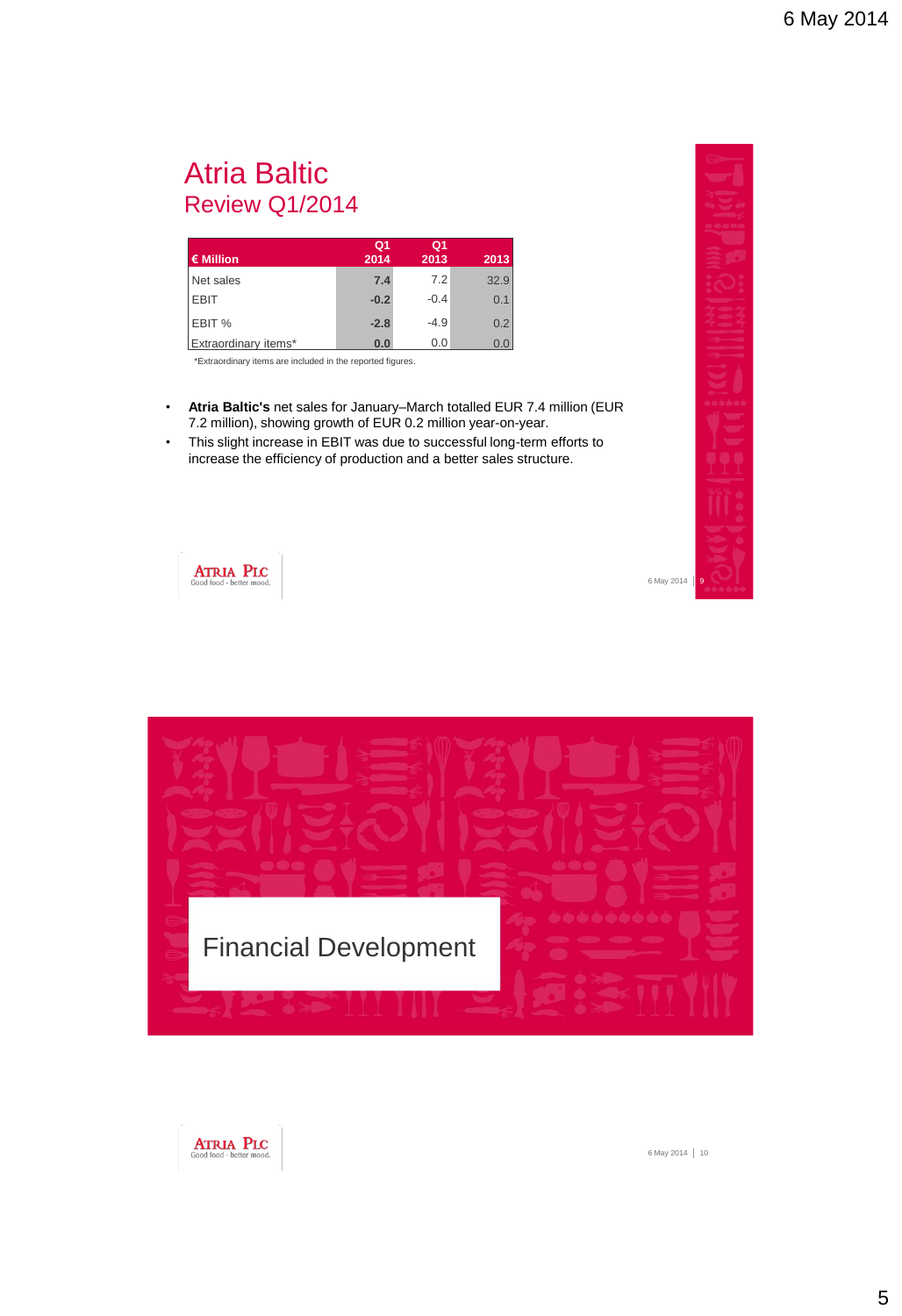# Atria Group Net Sales

cumulative, quarterly



**ATRIA PLC** 

6 May 2014 11



**ATRIA PLC**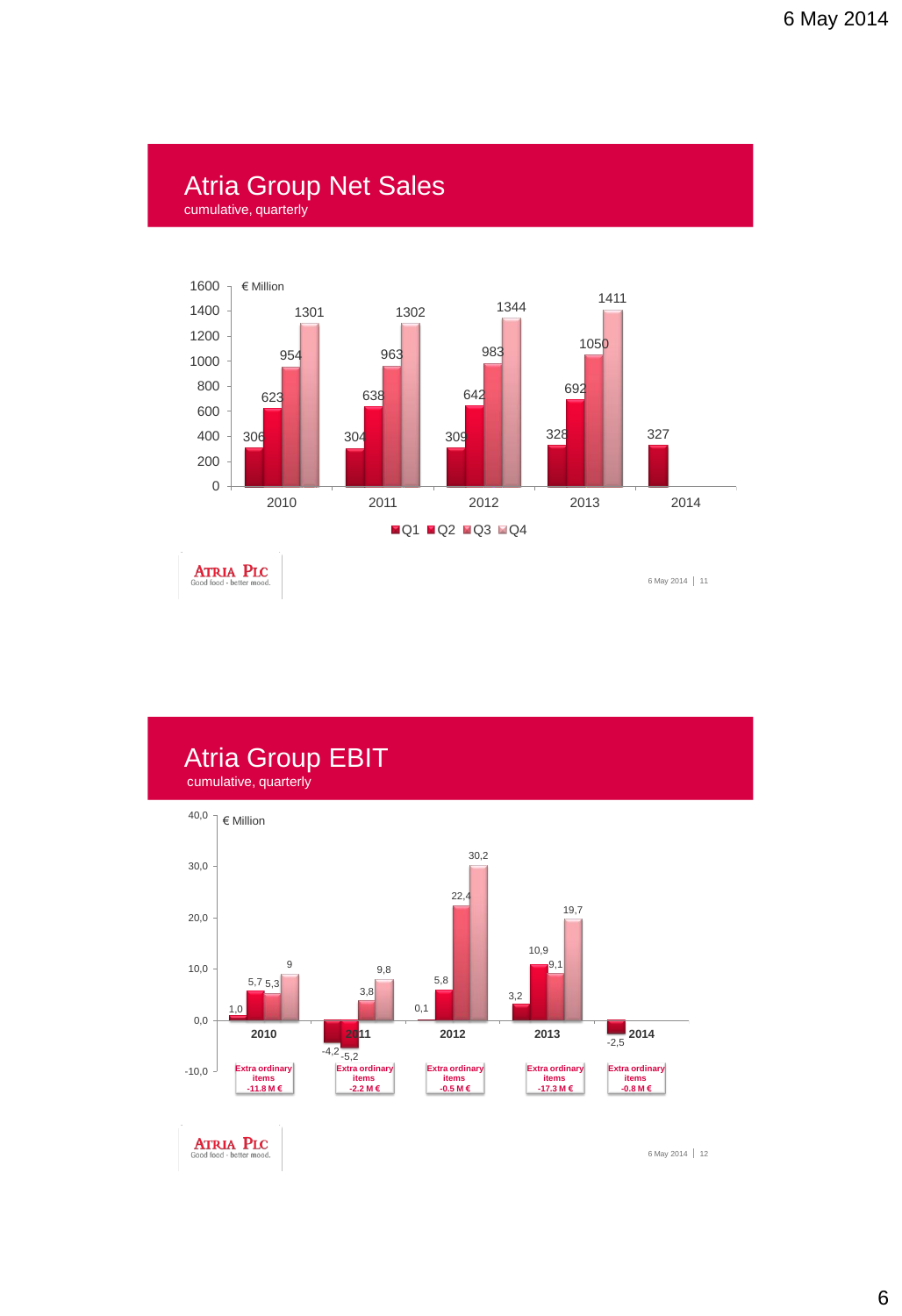#### Atria Group Financial indicators

| € Million                           | Q1/2014 | Q1/2013 | 2013  |
|-------------------------------------|---------|---------|-------|
| Shareholders' equity per share, EUR | 14.7    | 15.24   | 14.45 |
| Interest-bearing liabilities        | 336.5   | 379.7   | 334.7 |
| Equity ratio, %                     | 40.6    | 41.5    | 42.2  |
| Gearing, %                          | 83.9    | 87.4    | 81.3  |
| Net gearing, %                      | 81.3    | 85.7    | 74.3  |
| Gross investments in fixed assets   | 37.5    | 8.8     | 41.1  |
| Gross investments, % of net sales   | 11.5    | 2.7     | 2.9   |
| Average number of employees         | 4.707   | 4.670   | 4.669 |

• On 31 March 2014, the amount of the Group's undrawn committed credit facilities stood at EUR 148.7 million (31 December 2013: EUR 148.2 million). The average maturity of loans and committed credit facilities at the end of the period under review was 3 years 2 months (31 December 2013: 3 years 4 months)

• The Group's operating cash flow was EUR 13.7 million (EUR 2.4 million) and cash flow from investments EUR -37.2 million (EUR -6.1 million). A decrease in the working capital improved the operating cash flow.

• The Group's free cash flow for the period (operating cash flow - cash flow from investments) was EUR -23.5 million (EUR -3.8 million), and net liabilities were EUR 325.9 million (31 December 2013: EUR 305.9 million).



6 May 2014 | 13

#### Atria Group Income Statement

|                                                                 | Q <sub>1</sub> | Q <sub>1</sub> |            |
|-----------------------------------------------------------------|----------------|----------------|------------|
| € Million                                                       | 2014           | 2013           | 2013       |
| <b>NET SALES</b>                                                | 327.0          | 328.4          | 1,411.0    |
| Cost of goods sold                                              | $-293.6$       | $-291.8$       | $-1,237.1$ |
| <b>GROSS PROFIT</b>                                             | 33.4           | 36.6           | 173.9      |
| % of Net sales                                                  | 10.2           | 11.1           | 12.3       |
| Other income                                                    | 0.6            | 1.6            | 6.1        |
| Other expenses                                                  | $-36.5$        | $-34.9$        | $-160.3$   |
| <b>EBIT</b>                                                     | $-2.5$         | 3.2            | 19.7       |
| % of Net sales                                                  | $-0.8$         | 1.0            | 1.4        |
| Financial income and expenses<br>Income from joint-ventures and | $-3.6$         | $-3.5$         | $-15.2$    |
| associates                                                      | 0.4            | 1.0            | 2.3        |
| PROFIT BEFORE TAXES                                             | $-5.7$         | 0.7            | 6.9        |
| Income taxes                                                    | 0.4            | $-1.6$         | $-11.2$    |
| PROFIT FOR THE PERIOD                                           | $-5.3$         | $-0.9$         | $-4.3$     |
| % of Net sales                                                  | $-1.6$         | $-0.3$         | $-0.3$     |
| Earnings/share, €                                               | $-0.19$        | $-0.03$        | $-0,15$    |

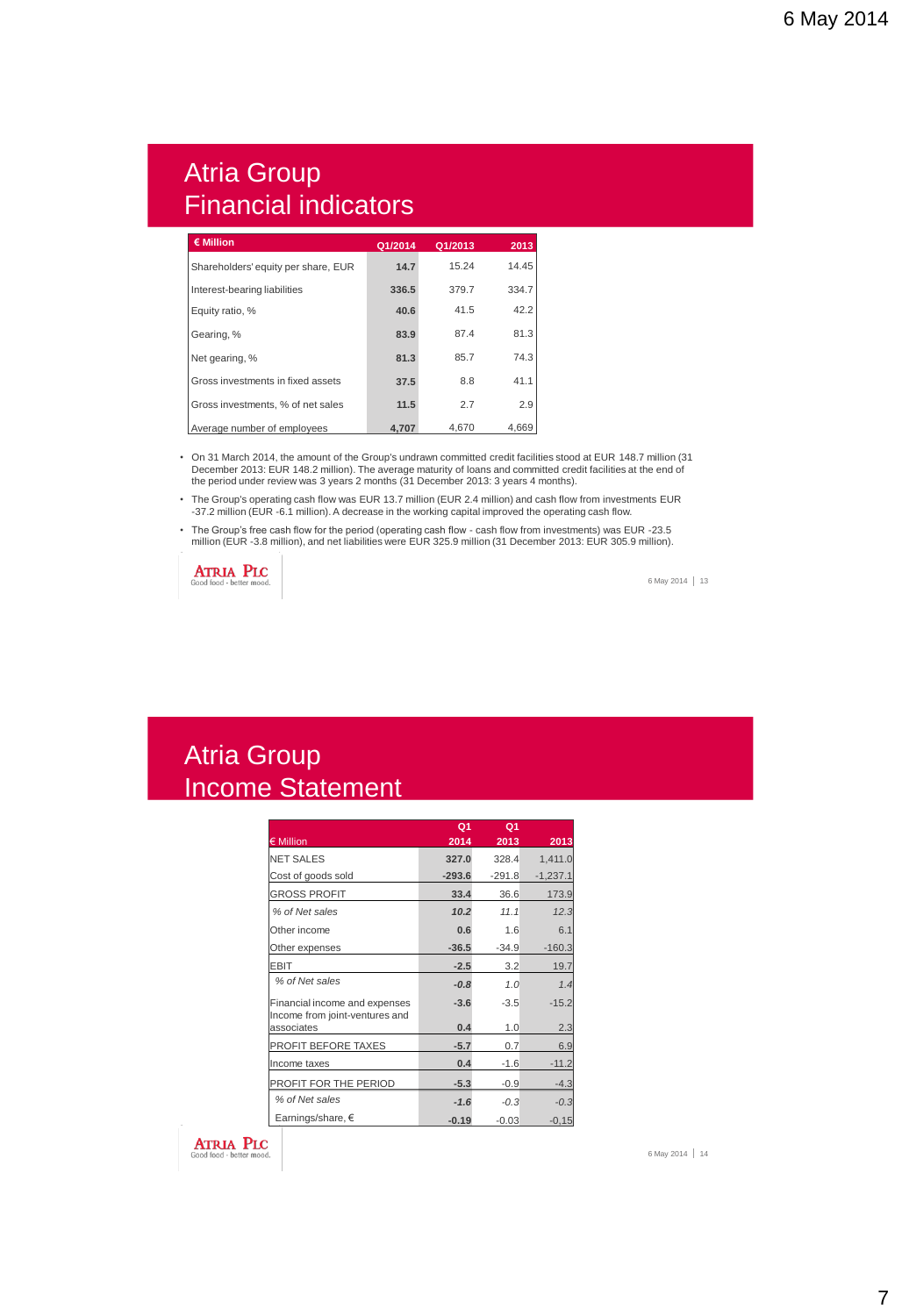#### Atria Group Cash flow statement

|                                                             | Q <sub>1</sub>  | Q <sub>1</sub>    |                    |
|-------------------------------------------------------------|-----------------|-------------------|--------------------|
| € Million                                                   | 2014            | 2013              | 2013               |
| Cash flow from operating activities                         | 18.8            | 2.5               | 110.6              |
| Financial items and taxes                                   | $-5.1$          | $-0.1$            | $-21.7$            |
| Net cash flow from operating<br>activities                  | 13.7            | 2.4               | 88.9               |
| Investing activities, tangible and<br>intangible assets     | $-10.6$         | $-84$             | $-38.7$            |
| Acquired subsidiary shares                                  | $-26.3$         |                   |                    |
| Change in non-current receivables                           | $-0.9$          | 0.3               | 2.1                |
| <b>Investments</b>                                          | 0.6             | 1.9               | 1.8                |
| Net cash used in investing activities                       | $-37.2$         | $-6.1$            | $-34.8$            |
| <b>FREE CASH FLOW</b>                                       | $-23.5$         | $-3.8$            | 54.1               |
| Proceeds from non-current<br>borrowings                     | 0.0             | 50.0              | 50.0               |
| Repayments of non-current loans<br>Changes in current loans | $-42.3$<br>47.6 | $-2.3$<br>$-42.9$ | $-62.3$<br>$-13.0$ |
| Dividends paid                                              |                 |                   | $-6.2$             |
| Net cash used in financing activities                       | 5.3             | 4.8               | $-31.5$            |
| CHANGE IN LIQUID FUNDS                                      | $-18.2$         | 1.0               | 22.6               |

**ATRIA PLC** 

6 May 2014 15

## Atria Group Gross investments



**ATRIA PLC**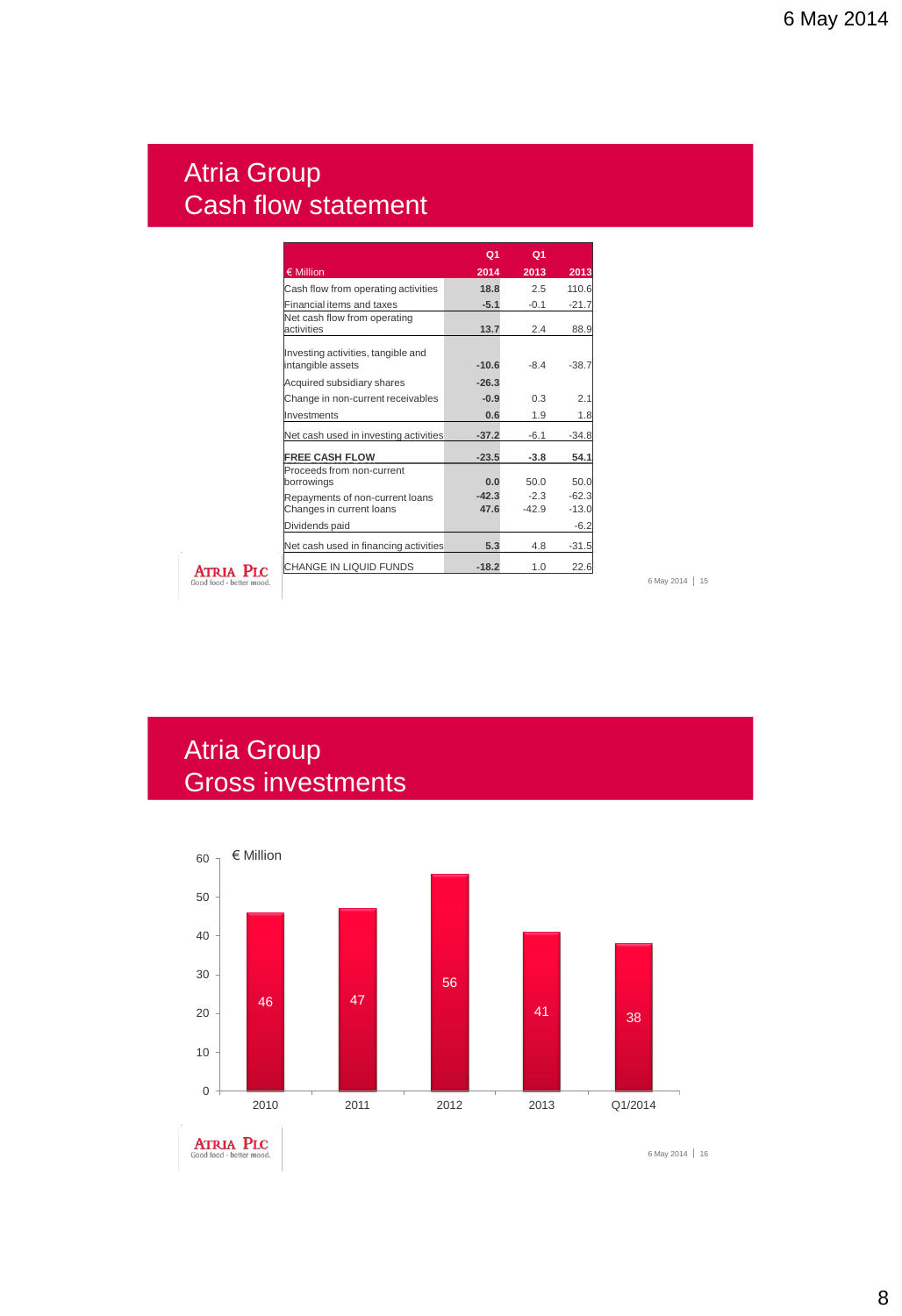#### Atria Group Net debts





**ATRIA PLC**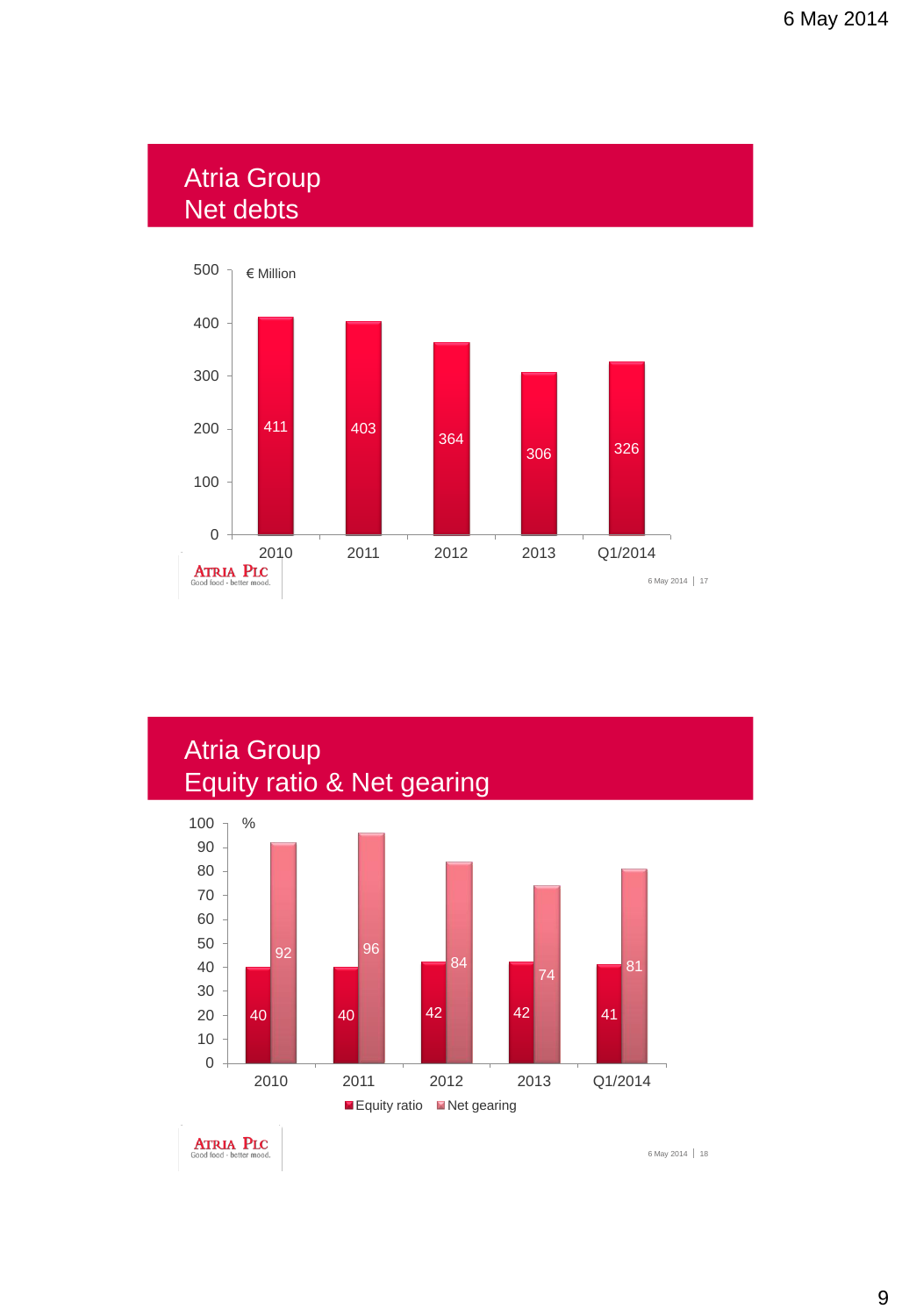## Events occurring after the period

- Atria lowered its EBIT forecast. The company expects the 2014 EBIT without non-recurring items to be clearly smaller than the previous year's EBIT of EUR 37.0 million. Net sales are expected to grow in 2014.
- The EBIT forecast was adjusted due to the difficult conditions in the Finnish and Russian meat markets. A glut of pork and tougher competition have decreased sales prices both in Finland and elsewhere in the EU.
- Atria Finland's employer–employee negotiations regarding the improvement of beef and pork production profitability and efficiency improvements at Atria's Jyväskylä plant were completed on 24 April 2014. Atria estimates that removing overlapping functions and improving efficiency will result in annual savings of about EUR 5 million, which will be realised from the beginning of 2015.
- Chinese authorities granted the Atria Scandinavia production plant located in Horsens, Denmark a licence to export heat treated meat products to China. The Horsens plant is one of the three meat product plants in the world that has been awarded such a licence.



**ATRIA PLC** 

#### Outlook for the future

- The company expects the 2014 EBIT without non-recurring items to be clearly smaller than the previous year's EBIT of EUR 37.0 million.
- Net sales are expected to grow in 2014.



6 May 2014 20



6 May 2014